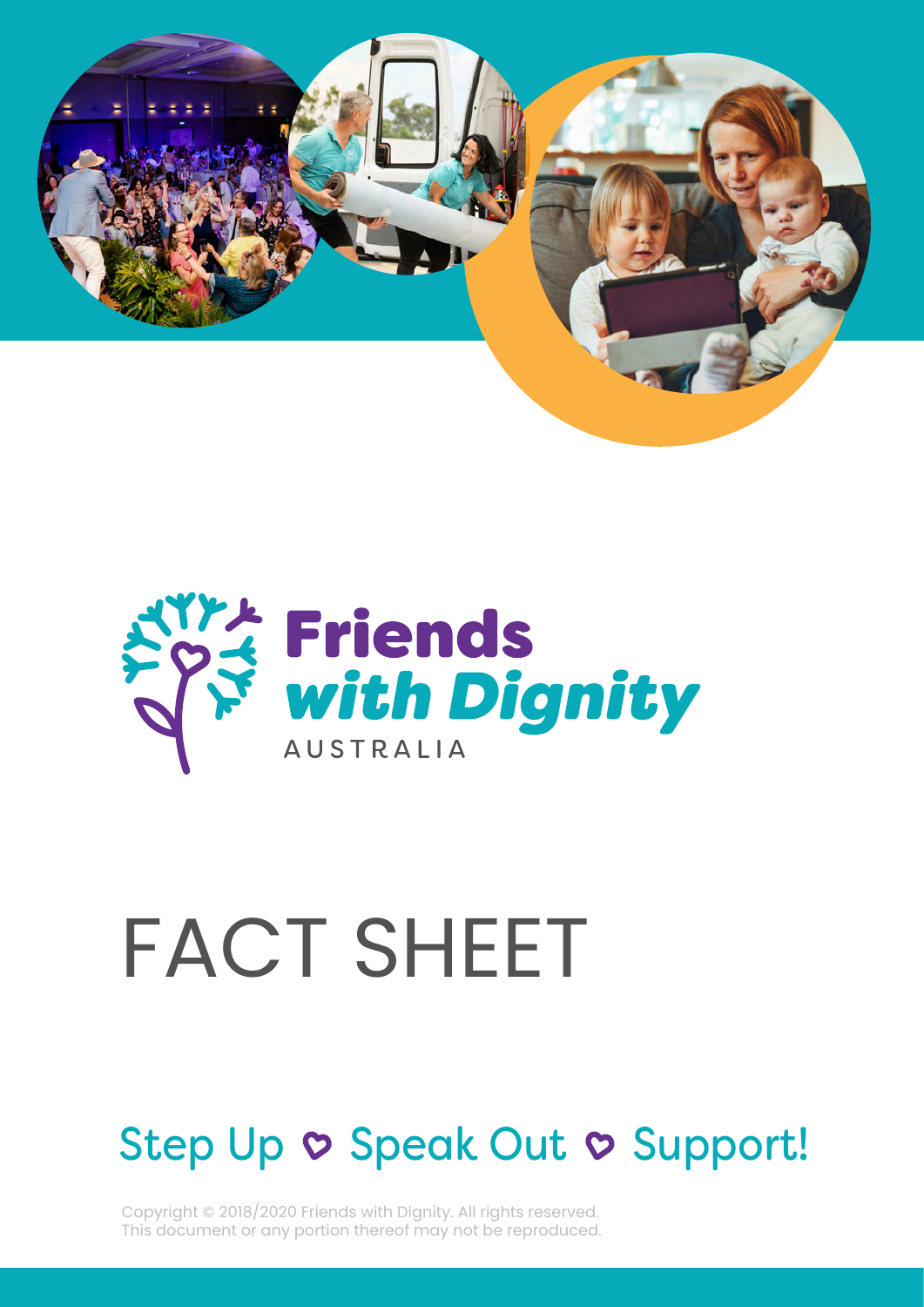

## **Our organisation**

Friends with Dignity is a volunteer based not for profit registered charity that provides practical programs to assist survivors of domestic violence in collaboration with refuge and crisis centres.

### Equal opportunity

Friends with Dignity recognizes that domestic violence does not discriminate. It affects men, women and children irrespective of race, ethnicity or socio-economic standing and our programs are available, on referral, to any individual or family seeking assistance.

Built on the foundation that change is effected through community engagement, our programs encourage individuals, groups and organisations to actively initiate change by providing tangible ways in which we all can Step Up, Speak Out and Support. Beyond raising awareness of domestic violence, we seek to work with communities to be part of the solution.

Our ongoing and respected relationships with local refuges and crisis centres is testament to the dedication of our volunteers, and professional leadership of our executive team. An entrusted partner to those on the 'front line', we work not in competition, but alongside these and other organisations, recognizing that our mutual goal is to reduce the instances of domestic violence in Australia.

We invite all Australians to join us in supporting survivors of domestic violence as we work towards building a nation free from domestic violence.

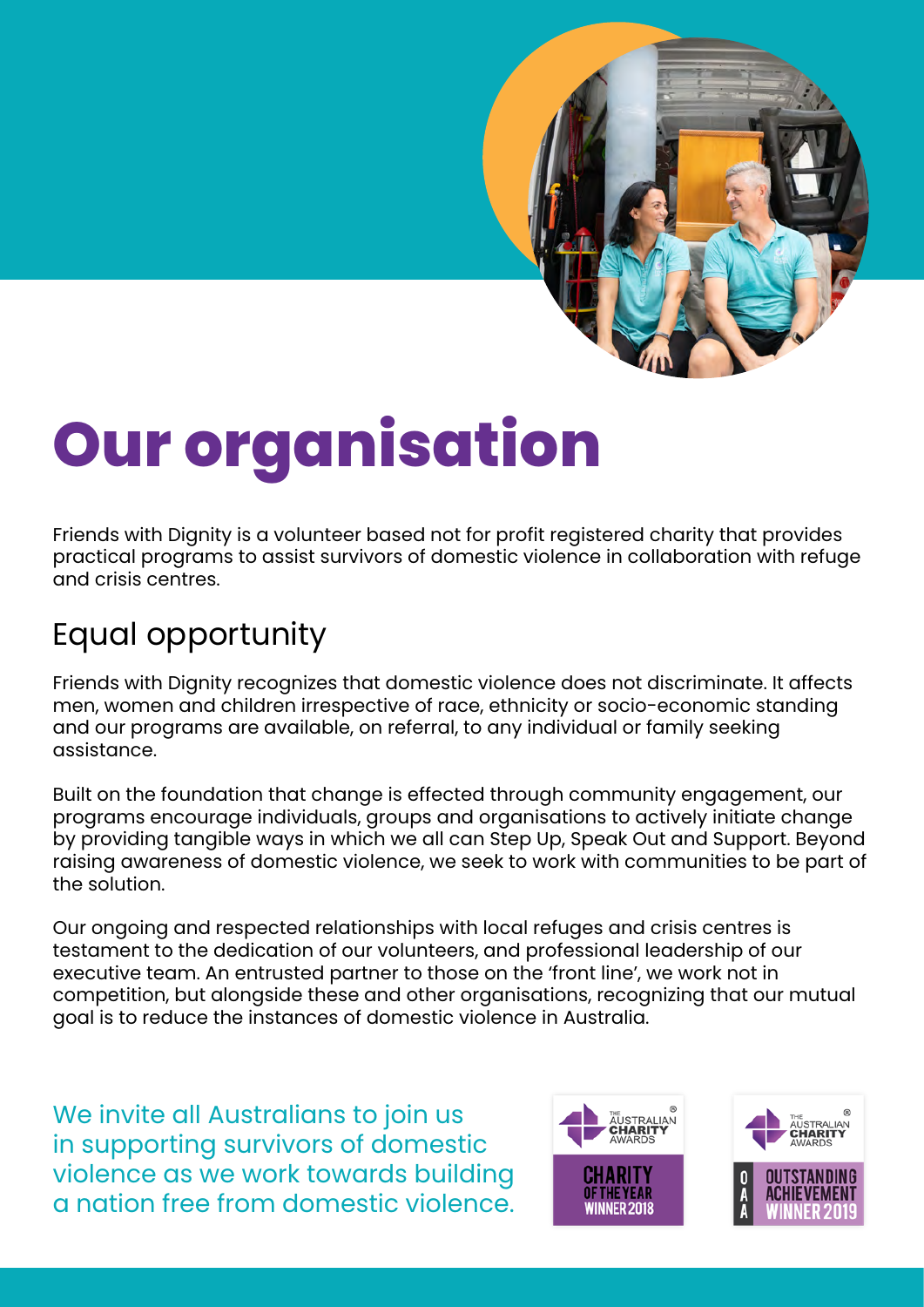### **Our programs**



#### **Sanctuaries**



Working with the community, we source pre-loved and new household items to fully furnish homes (Sanctuaries) within 7 days for Survivors of Domestic and Family Violence enabling them to move forward with purpose, dignity and hope.



#### Urgent requests

Providing essential items on a time critical basis (less than 48 hours) to survivors and refuge centres which may include household items and crisis packs of personal care items.



#### Friendsafe program

Provides monitored personal safety devices to individuals or families affected by Domestic and Family violence throughout Australia to be used in conjunction with their Safety Management Plan.



#### Little friends **Learn more**

Aims to ensure that child survivors are not disadvantaged in the transition to a safe environment by supplying items designed to provide comfort and educational support.



#### Little friends scholarships **Learn more**

We provide bi-annual monetary scholarships to children who have faced Domestic and Family Violence throughout Australia. These scholarships give these children the ability to either further their education and/or participate in extra-curricula activities that they may not be able to pursue due to the financial impact of Domestic and Family Violence within their family environment. **Learn more**<br> **Learn more Learn more**<br> **Learn more Learn more**<br> **Learn more Learn more**<br> **Learn more Learn more**<br> **Learn more**<br> **Learn more**<br> **Learn more**<br> **Learn more**<br> **Learn more**<br> **Learn more**<br> **Learn more**<br> **L** 



#### Community engagements

We work to encourage individuals, groups and organisations to Step Up and become part of the solution, Speak Out against domestic violence and assist in providing Support to survivors.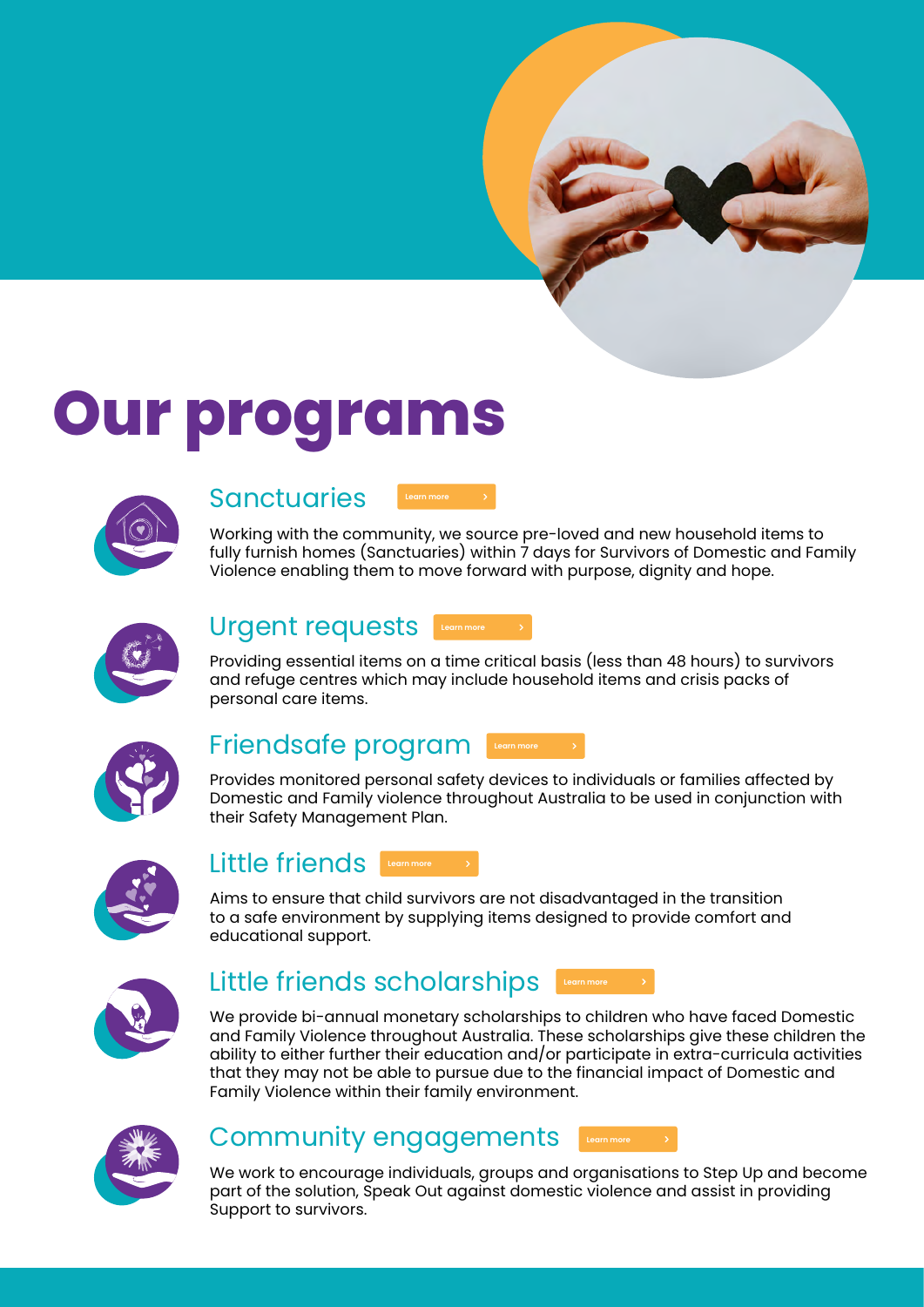**How you can help**



Step Up and become a Volunteer and join your local Friends with Dignity team.



Speak Out against domestic violence to your friends, family and colleagues.



Support our programs by organising a workplace or community group drive/ fundraiser or consider donating new or quality second hand household furniture, items and whitegoods (accepted on an as needed basis).

#### Our Mission Statement

A collaborative national Not For Profit focused on improving the quality of life of any Adult and Child impacted by Domestic Violence through the provision of financial and tangible resources, programs and scholarships and enhancing the personal safety of individuals.

#### Our Vision

To ease the impact of Domestic Violence on Individuals and the Community regardless of race, ethnicity, gender or sexuality.

#### Want to get involved?

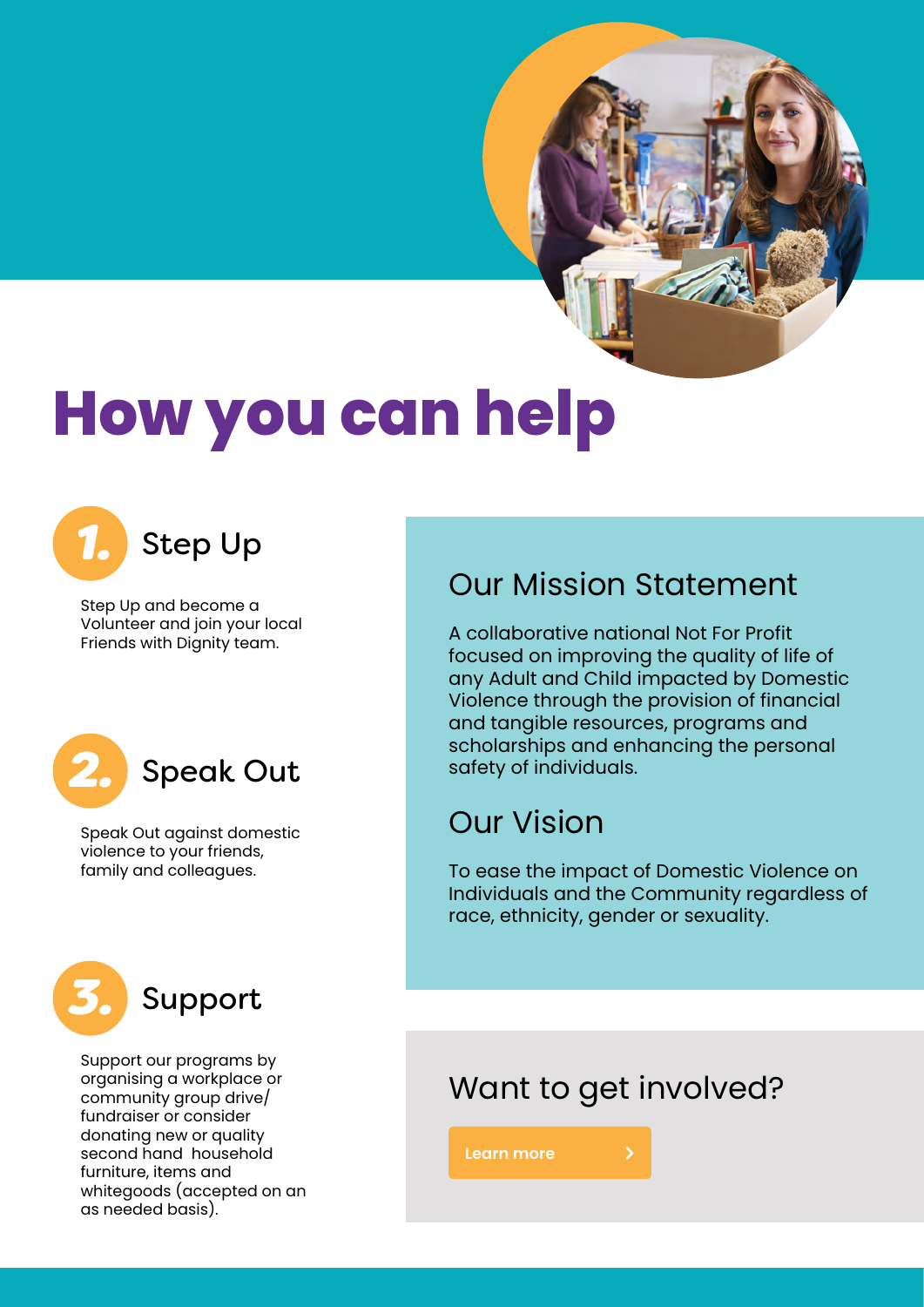### **More ways you can help**

#### Volunteer With Us

Volunteering with Friends with Dignity is an amazing opportunity to be a part of a team that aims to restore dignity and hope to survivors of domestic violence.

Our range of programs provide many different ways in which you can help and we are always looking for compassionate, enthusiastic people willing to StepUp SpeakOut Support and join our growing teams throughout Australia.

We believe in having fun whilst volunteering and doing what you enjoy! From volunteering in our sanctuary program, to assisting at community engagements and fundraising events, to providing technical or administrative support, what ever your skills or interests, we would love to have you join us!

Our volunteering arrangements are flexible and we believe in doing what you can, when you can!

#### Become a corporate partner

Friends with Dignity is 100% self funded and currently does not receive any government funding. We achieve our funding through Corporate Donations, Sponsorship (both in-kind and financial) and hosting major Fundraising Events.

By becoming a Corporate Partner or Sponsor of Friends with Dignity, you'll be joining some of Australia's most significant organisations sending key messages to your target audience and and a strong message of social responsibility

There is no other investment that will give you a greater return to your target market

Our partnership opportunities include Financial and non-financial assistance and are tailored to ensure that all parties benefit from the collaboration.

#### Host a workplace drive or independent fundraiser

Hosting a workplace drive or an independent fundraiser is a great way to encourage others to SpeakOut against domestic violence and at the same time, provide much needed support for our Programs.

We've found that there are so many members of our communities wanting to help in the fight against domestic violence, yet they are unsure how to. A drive or fundraiser is a great way to bring these individuals together! Promoting conversations around domestic violence that are focused on support and solutions, the items and funds raised or donated go directly to domestic violence survivors. **Learn more about volunteering**<br> **Learn more about volunteering**<br> **Learnt** Comparity is 100% self funded and<br>
thieve our fundring through Corporate Dor<br>
adjor Fundraising Events.<br> **Learnt corporate partners of the partners**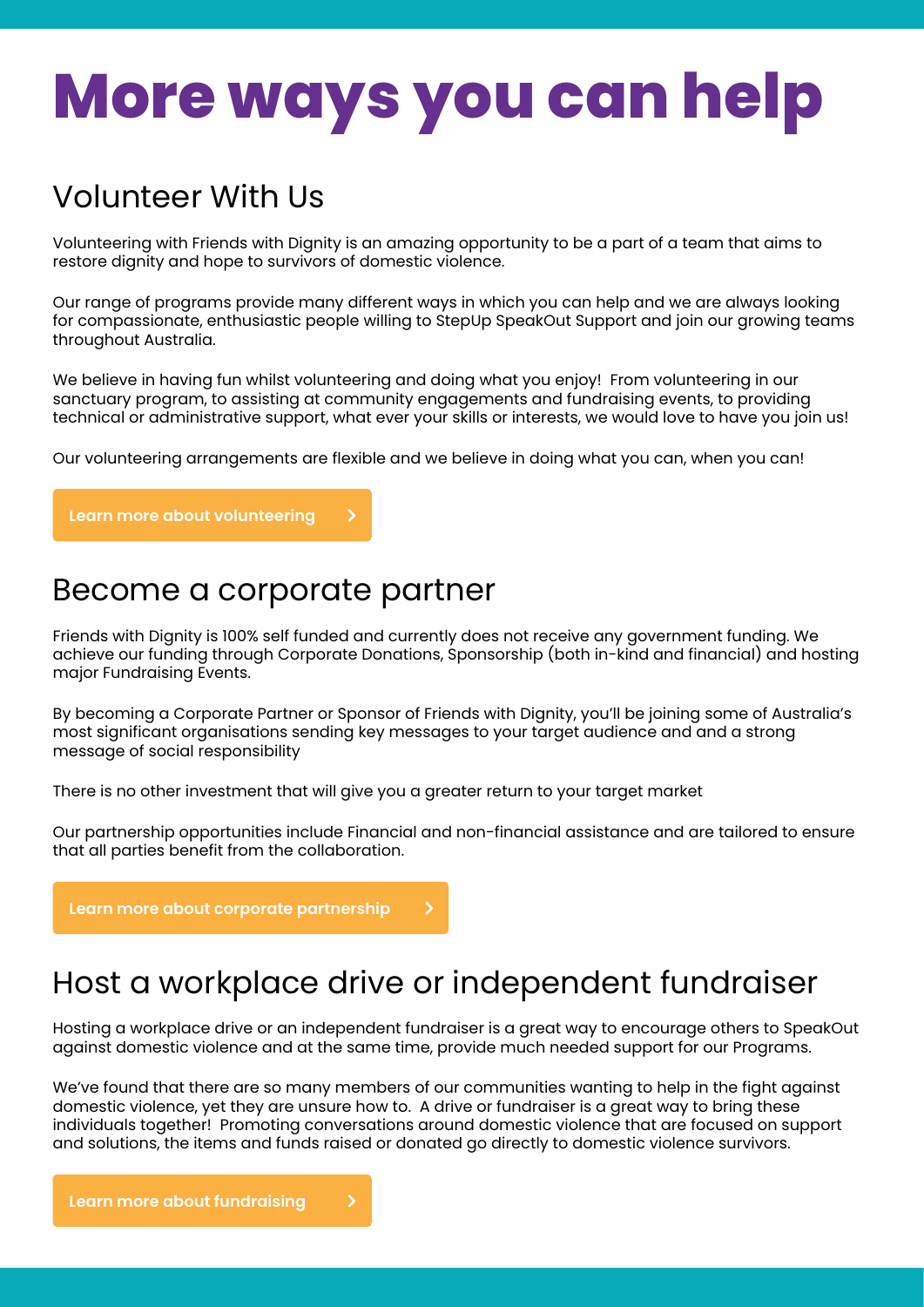

### **Why we need sponsorship**

Friends with Dignity is a registered Charity organisation that is 100% self funded and currently does not receive ANY government funding. We are run entirely by a passionate and dedicated team of Volunteers and an experienced team of professionals, all of whom donate their time, services and resources. Without support from the Community in general, we simply could not do what we do.

Whilst there are costs associated with staging high-end events as outlined further, our main objective of these Events is to raise as much money as possible for Friends with Dignity and to raise awareness of Domestic Violence Prevention within the Community.

This is why we are seeking sponsorship and support, both in kind and financial donations. As a Registered Not-For Profit Charity, we have full DGR accreditation meaning that all financial donations are 100% tax deductible. We also encourage you to seek your own Accounting advice.

#### Interested in being a sponsor?

For more information on sponsoring one of the Friends with Dignity events or to register your interest.